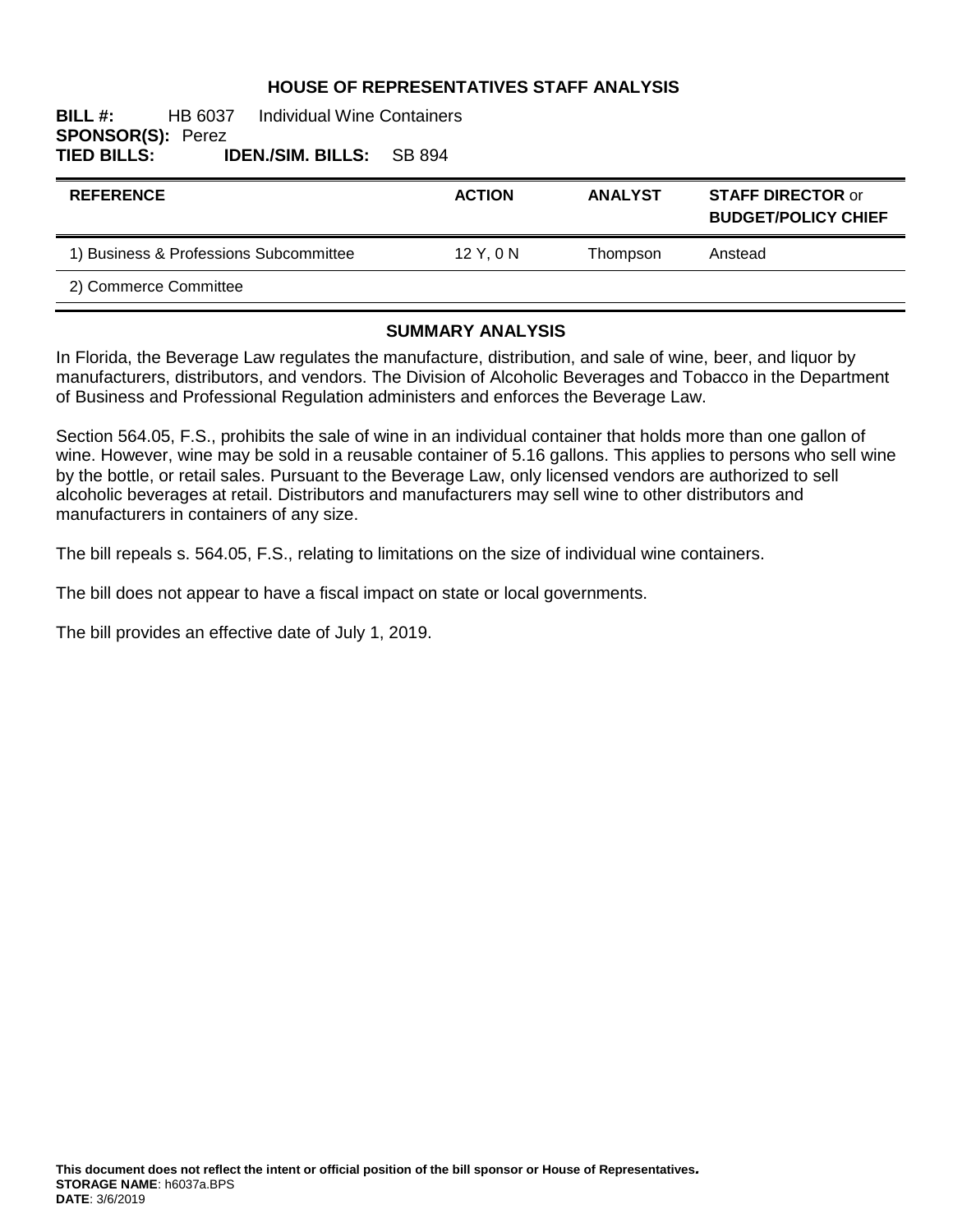## **FULL ANALYSIS**

## **I. SUBSTANTIVE ANALYSIS**

## A. EFFECT OF PROPOSED CHANGES:

### **Background**

### **Beverage Law**

In Florida, the Beverage Law<sup>1</sup> regulates the manufacture, distribution, and sale of wine, beer, and liquor by manufacturers, distributors, and vendors.<sup>2</sup> The Division of Alcoholic Beverages and Tobacco (Division) in the Department of Business and Professional Regulation (DBPR) administers and enforces the Beverage Law.<sup>3</sup>

"Alcoholic beverages" are defined in s. 561.01, F.S., as "distilled spirits and all beverages containing one-half of 1 percent or more alcohol by volume." "Malt beverages" are brewed alcoholic beverages containing malt.<sup>4</sup>

Section 561.14, F.S., specifies the license and registration classifications used in the Beverage Law.

- "Manufacturers" are those "licensed to manufacture alcoholic beverages and distribute the same at wholesale to licensed distributors and to no one else within the state, unless authorized by statute."
- "Distributors" are those "licensed to sell and distribute alcoholic beverages at wholesale to persons who are licensed to sell alcoholic beverages."
- "Importers" are those licensed to sell, or to cause to be sold, shipped, and invoiced, alcoholic beverages to licensed manufacturers or licensed distributors, and to no one else in this state.<sup>5</sup>
- "Vendors" are those "licensed to sell alcoholic beverages at retail only" and may not "purchase or acquire in any manner for the purpose of resale any alcoholic beverages from any person not licensed as a vendor, manufacturer, bottler, or distributor under the Beverage Law."

### **Wine Containers**

Section 564.05, F.S., prohibits the sale of wine in an individual container that holds more than one gallon of wine. However, wine may be sold in a reusable container of 5.16 gallons. This applies to a person who sells wine by the bottle within the state. The size limitations appear to apply to vendors, and thus at retail sales only.

Distributors and manufacturers may sell wine to other distributors and manufacturers in containers of any size.

Any person who violates the prohibition commits a second-degree misdemeanor.<sup>6</sup>

### **Effect of the Bill**

The bill repeals s. 564.05, F.S., relating to limitations on the size of individual wine containers.

 $\overline{a}$ 

<sup>1</sup> Section 561.01(6), F.S., provides that the "The Beverage Law" means chs. 561, 562, 563, 564, 565, 567, and 568, F.S.

<sup>2</sup> *See* s. 561.14, F.S.

 $3$  S. 561.02, F.S.

 $4$  S. 563.01, F.S.

 $5$  S. 561.01(5), F.S.

**STORAGE NAME**: h6037a.BPS **PAGE: 2 DATE**: 3/6/2019 <sup>6</sup> Section 775.082, F.S., provides the penalty for a misdemeanor of the second degree is a term of imprisonment not exceeding 60 days. Section 775.083, F.S., provides the penalty for a misdemeanor of the second degree is a fine not to exceed \$500.